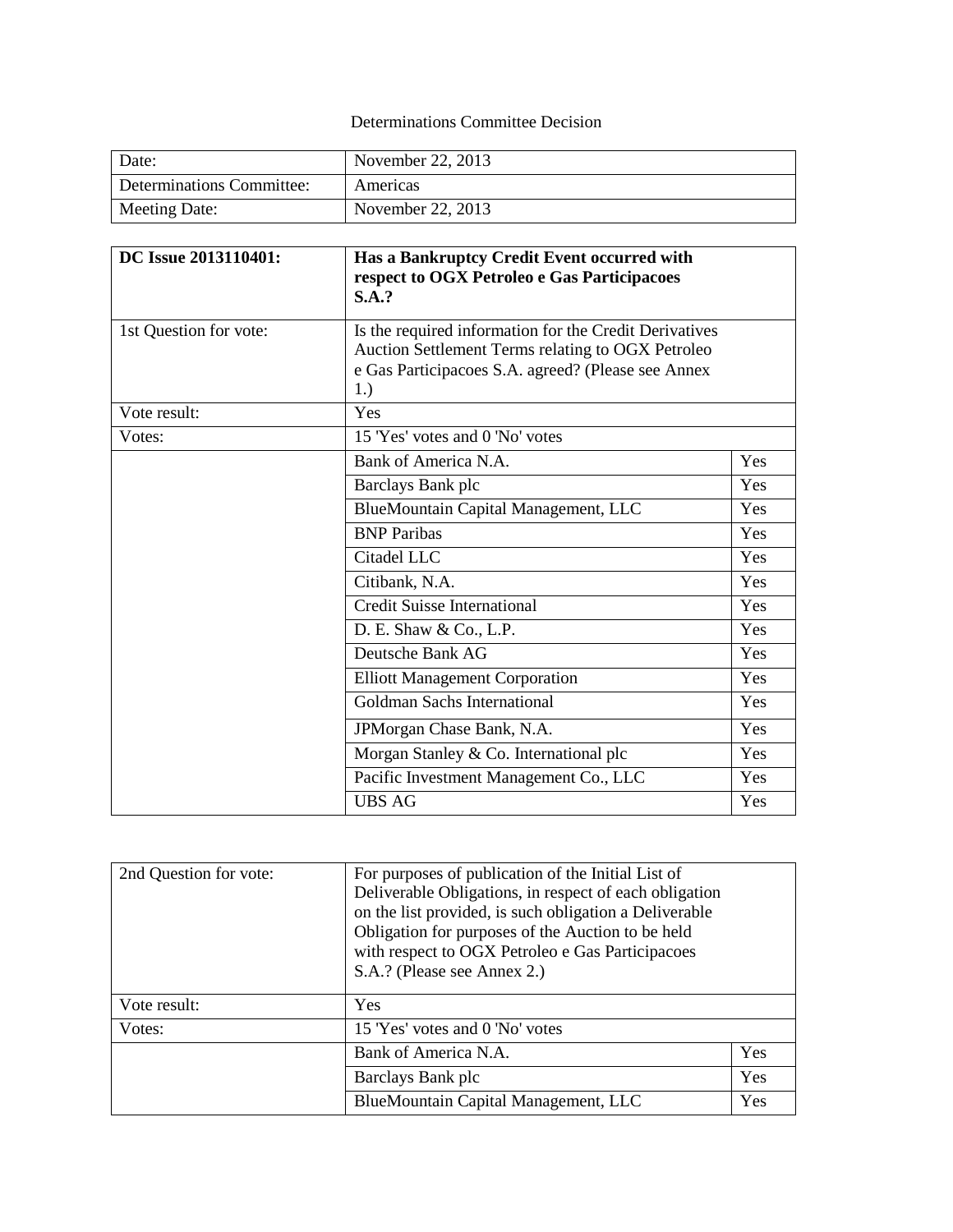| <b>BNP</b> Paribas                     | Yes        |
|----------------------------------------|------------|
| Citadel LLC                            | Yes        |
| Citibank, N.A.                         | Yes        |
| <b>Credit Suisse International</b>     | <b>Yes</b> |
| D. E. Shaw & Co., L.P.                 | <b>Yes</b> |
| Deutsche Bank AG                       | Yes        |
| <b>Elliott Management Corporation</b>  | Yes        |
| Goldman Sachs International            | Yes        |
| JPM organ Chase Bank, N.A.             | Yes        |
| Morgan Stanley & Co. International plc | Yes        |
| Pacific Investment Management Co., LLC | Yes        |
| <b>UBS AG</b>                          | Yes        |

| 3rd Question for vote: | Do you agree to publish the following statement?<br>(Please see Annex 3.) |     |
|------------------------|---------------------------------------------------------------------------|-----|
| Vote result:           | Yes                                                                       |     |
| Votes:                 | 15 'Yes' votes and 0 'No' votes                                           |     |
|                        | Bank of America N.A.                                                      | Yes |
|                        | Barclays Bank plc                                                         | Yes |
|                        | BlueMountain Capital Management, LLC                                      | Yes |
|                        | <b>BNP</b> Paribas                                                        | Yes |
|                        | Citadel LLC                                                               | Yes |
|                        | Citibank, N.A.                                                            | Yes |
|                        | <b>Credit Suisse International</b>                                        | Yes |
|                        | D. E. Shaw & Co., L.P.                                                    | Yes |
|                        | Deutsche Bank AG                                                          | Yes |
|                        | <b>Elliott Management Corporation</b>                                     | Yes |
|                        | Goldman Sachs International                                               | Yes |
|                        | JPMorgan Chase Bank, N.A.                                                 | Yes |
|                        | Morgan Stanley & Co. International plc                                    | Yes |
|                        | Pacific Investment Management Co., LLC                                    | Yes |
|                        | <b>UBS AG</b>                                                             | Yes |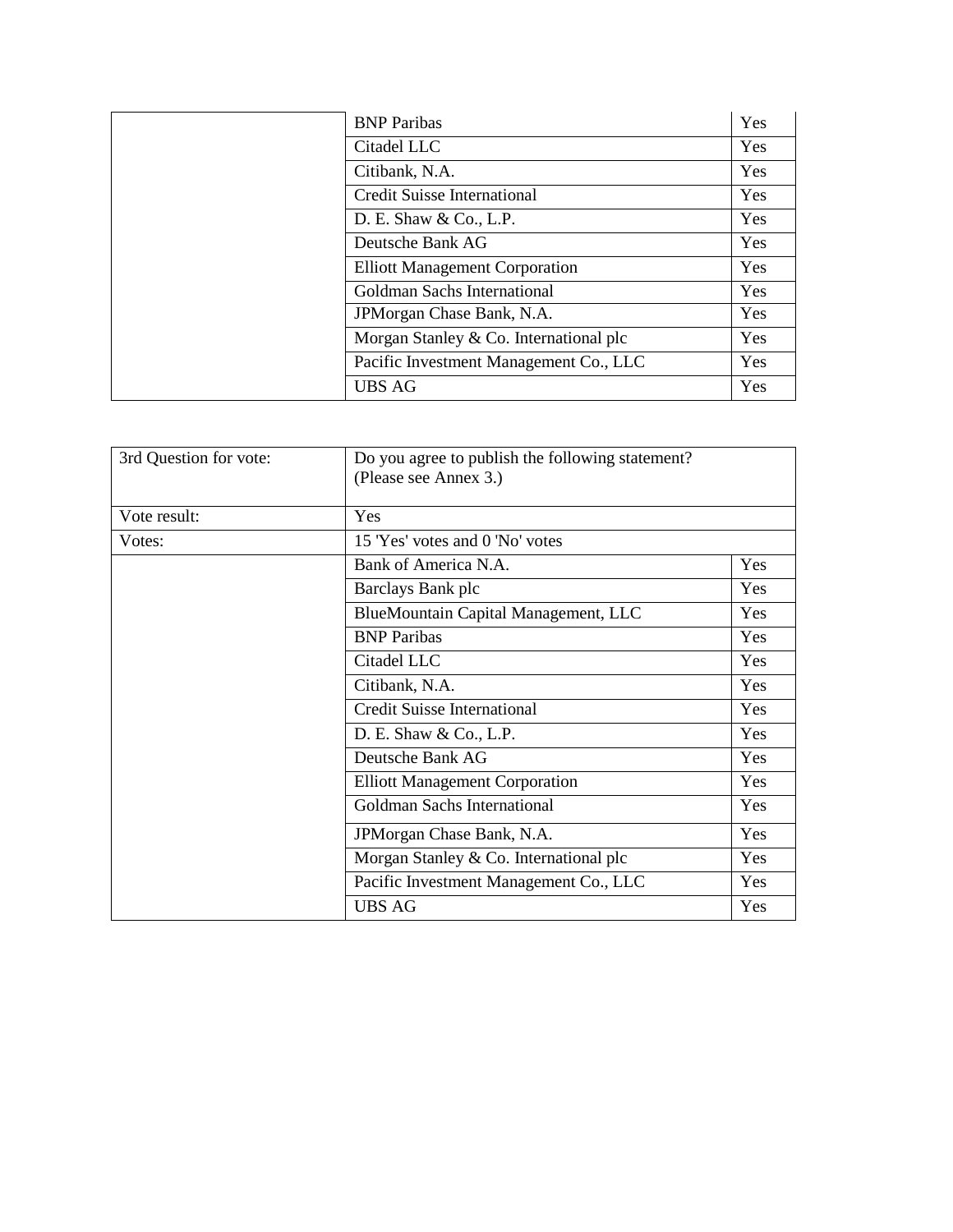### Annex 1

## **CREDIT DERIVATIVES DETERMINATIONS COMMITTEES**

# **Required Information for Credit Derivatives Auction Settlement Terms**

|     | Reference Entity: OGX Petróleo e Gás Participações S.A.                                                      | Terms for OGX Petróleo e Gás                                                                                                                                                                                                                                                    |
|-----|--------------------------------------------------------------------------------------------------------------|---------------------------------------------------------------------------------------------------------------------------------------------------------------------------------------------------------------------------------------------------------------------------------|
|     | Question                                                                                                     | Participações S.A.                                                                                                                                                                                                                                                              |
| 1.  | Credit Event (Bankruptcy, Failure to Pay, Restructuring, Obligation<br>Acceleration, Repudiation/Moratorium) | Bankruptcy (DC Issue 2013110401)                                                                                                                                                                                                                                                |
| 2.  | Credit Event Resolution Request Date                                                                         | November 4, 2013                                                                                                                                                                                                                                                                |
| 3.  | Originally Scheduled Auction Currency Fixing Date                                                            | December 3, 2013                                                                                                                                                                                                                                                                |
| 4.  | <b>Auction Date</b>                                                                                          | December 4, 2013                                                                                                                                                                                                                                                                |
| 5.  | Auction types (CDS: Senior, Subordinated; LCDS)                                                              | Senior                                                                                                                                                                                                                                                                          |
| 6.  | Reference Auction Obligation                                                                                 | Not specified                                                                                                                                                                                                                                                                   |
| 7.  | Deliverable Obligation Terms                                                                                 | Latin American Corporate BL and, in<br>addition, the designation of the bond<br>with ISIN US670849AA60 and<br>USP7356YAA12 (originally issued<br>by OGX Petróleo e Gás Participações<br>S.A. with a coupon of 8.500% and<br>due 2018) as the applicable<br>Reference Obligation |
| 8.  | Minimum Number of Valid Initial Market Submissions                                                           | 8                                                                                                                                                                                                                                                                               |
| 9.  | <b>Initial Market Quotation Amount</b>                                                                       | USD <sub>2</sub> million                                                                                                                                                                                                                                                        |
| 10. | Maximum bid/offer spread for a Valid Initial Market Submission                                               | 2%                                                                                                                                                                                                                                                                              |
| 11. | Cap Amount                                                                                                   | 1.00%                                                                                                                                                                                                                                                                           |
| 12. | <b>Quotation Amount Increment</b>                                                                            | <b>USD1,000</b>                                                                                                                                                                                                                                                                 |
| 13. | <b>RAST Notional Amount Increment</b>                                                                        | USD1 million                                                                                                                                                                                                                                                                    |
| 14. | <b>Relevant Pricing Increment</b>                                                                            | One-eighth of one percentage point                                                                                                                                                                                                                                              |
| 15. | <b>Auction Settlement Date</b>                                                                               | The later of three Business Days after<br>the Auction Final Price<br>Determination Date and December 9,<br>2013.                                                                                                                                                                |
| 16. | Originally Scheduled Initial Bidding Period                                                                  | Between 9:45 a.m. and 10:00 a.m.<br><b>Relevant City Time</b>                                                                                                                                                                                                                   |
| 17. | Originally Scheduled Subsequent Bidding Period                                                               | Between 12:45 p.m. and 1:00 p.m.<br><b>Relevant City Time</b>                                                                                                                                                                                                                   |
| 18. | Initial Bidding Information Publication Time                                                                 | 10:30 a.m. Relevant City Time                                                                                                                                                                                                                                                   |
| 19. | Subsequent Bidding Information Publication Time                                                              | 2:00 p.m. Relevant City Time                                                                                                                                                                                                                                                    |
| 20. | Relevant Credit Derivatives Physical Settlement Matrix                                                       | Physical Settlement Matrix published<br>on May 29, 2012 by ISDA                                                                                                                                                                                                                 |
| 21. | <b>Relevant Currency</b>                                                                                     | <b>USD</b>                                                                                                                                                                                                                                                                      |
| 22. | Rounding Amount                                                                                              | <b>USD1,000</b>                                                                                                                                                                                                                                                                 |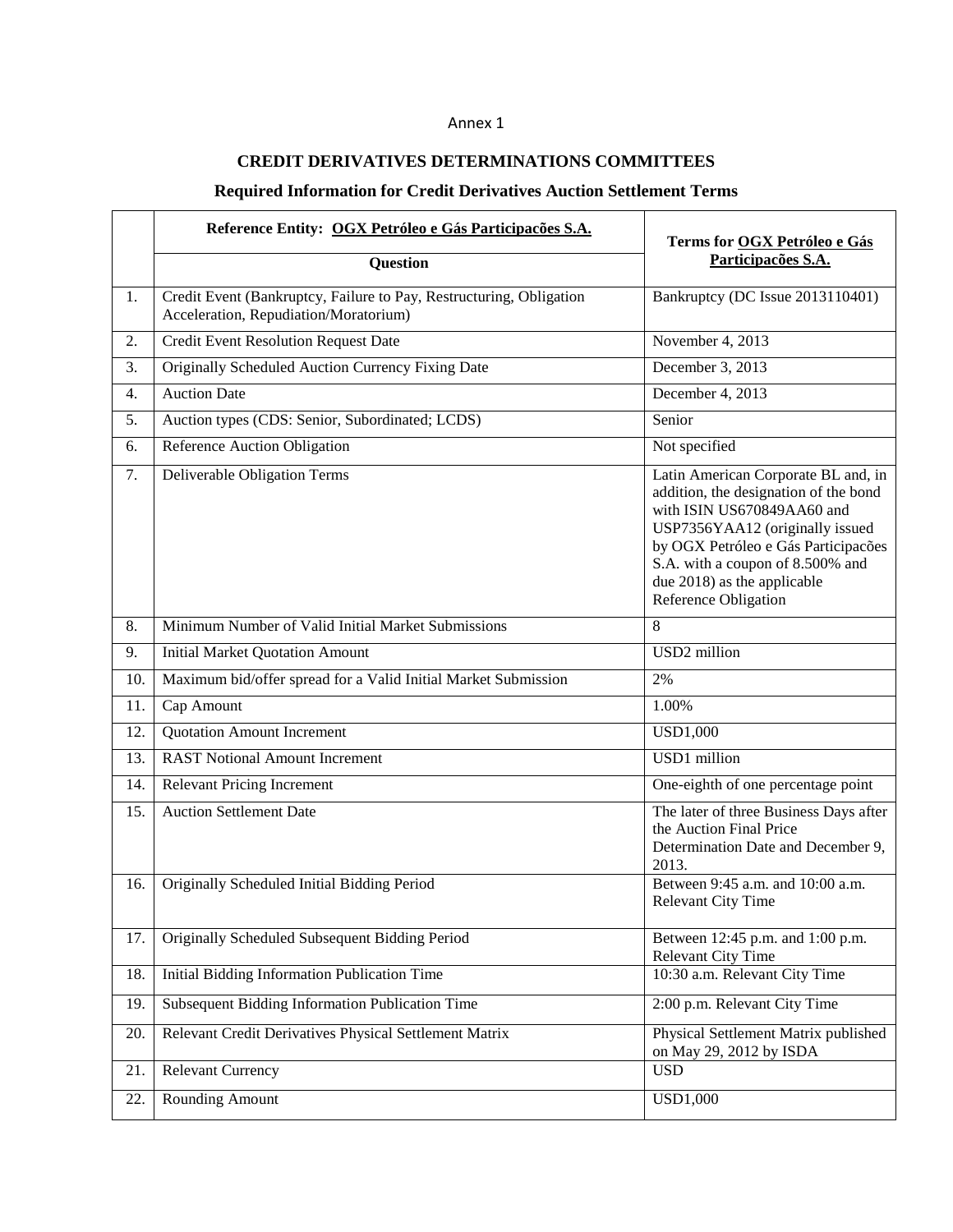#### Annex 2

# **Initial List of Deliverable Obligations for the OGX Petróleo e Gás Participacões S.A. Credit Derivatives Auction Settlement Terms[1](#page-3-0) - published November 22, 2013**

### **Bond:**

| <b>ISIN</b>                  | <b>Issuer Name</b>                                               | Coupon | <b>Maturity</b> |
|------------------------------|------------------------------------------------------------------|--------|-----------------|
| US670849AA60<br>USP7356YAA12 | Originally issued by OGX<br>Petróleo e Gás<br>Participações S.A. | 8.500% | June 1, 2018    |

### Notes:

- 1. Only Credit Derivatives Transactions which designate the bond specified above as the Reference Obligation will constitute an "Auction Covered Transaction" for the purposes of the OGX Petróleo e Gás Participacões S.A. auction. Accordingly, the bond specified above is included in this Initial List as a Deliverable Obligation, even though at present the DC does not have sufficient information to conclude whether the guarantee given in respect of that bond is a Qualifying Guarantee for the purposes of the 2003 ISDA Credit Derivatives Definitions.
- 2. If any person has documentation relating to the bond specified above that indicates that the guarantee issued in respect of the bond specified above is a Qualifying Guarantee, would you please provide that documentation as soon as possible to the DC by email to [deliverableobligations@isda.org.](mailto:deliverableobligations@isda.org)

<span id="page-3-0"></span> $1$  Published pursuant to Section 3.3 of the Credit Derivatives Determinations Committees Rules